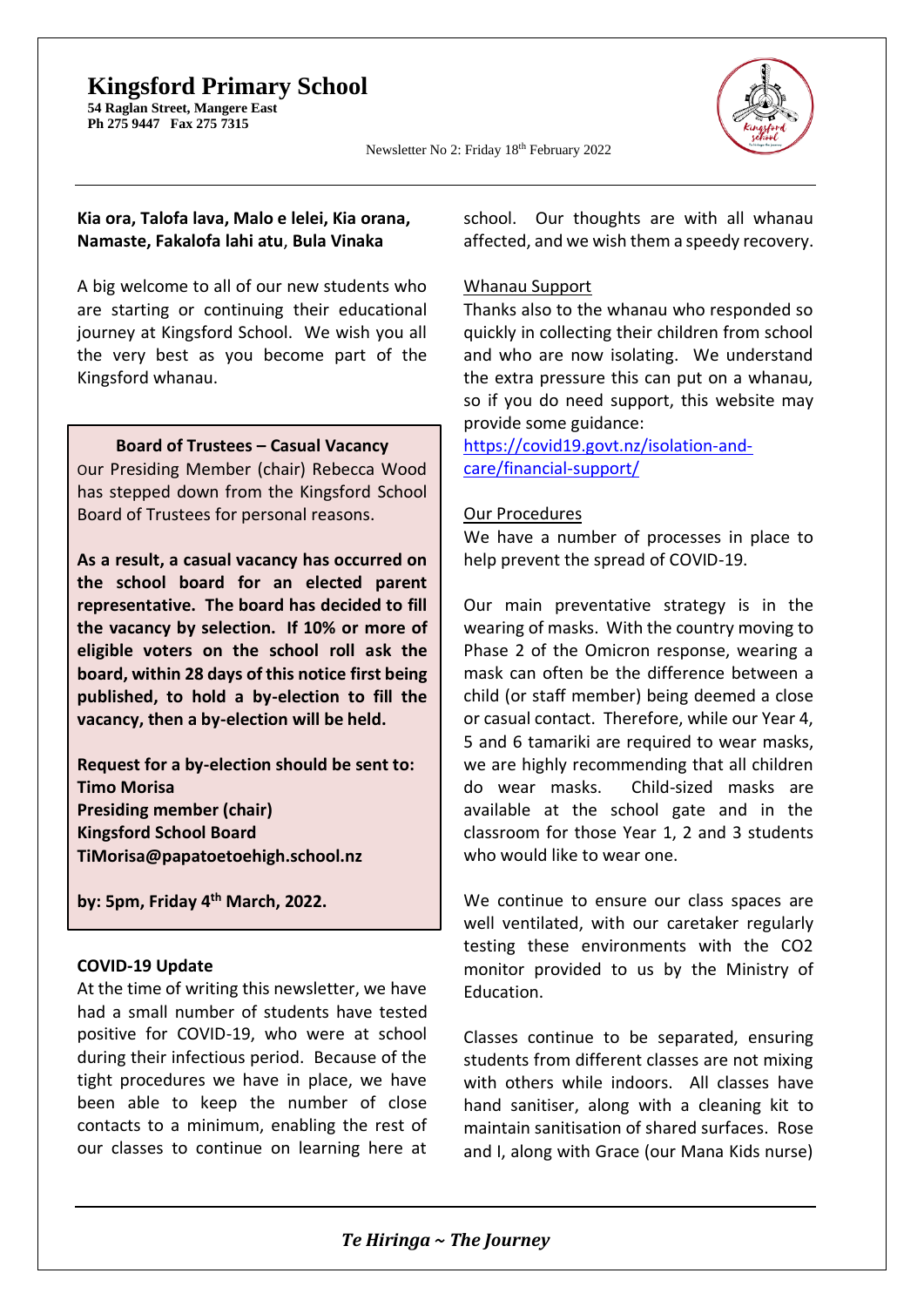### **Kingsford Primary School**

**54 Raglan Street, Mangere East Ph 275 9447 Fax 275 7315** 



Newsletter No 2: Friday 18th February 2022

continue to greet children at the gate as part of our daily health check. Teachers also monitor children through the day for symptoms. Feedback I have received from the Ministry of Education confirms that the procedures we have in place are at an optimal level.

We continue to ask whanau that if their child, or any member of their household has any flulike symptoms (e.g., cough, sore throat, sneezing or a runny nose) that you keep them home and get a COVID-19 test as soon as possible. **Please remember to let us know if you are keeping your child home – you can do this via our school app, or by leaving a message on our school voice mail.**

#### **Update contact details**

With the few cases we have had at school, we have noticed that for some whanau, we do not have up to date phone numbers or email addresses. Please let Michelle in the office know if you have recently changed your phone number, email or residential address.

#### **School App**

Our school app continues to be the main form of communication between school and home.

If you don't have the app, you can download it by scanning the QR code here. Please make sure you **allow notifications**so that you will receive communications from us, including this newsletter.



For our whanau already using school app, you will need to **update the rooms that you are receiving notifications from**. A link has been sent via school app to help you do this,

otherwise contact your child's teacher – they will be more than happy to help you out.

#### **Teacher Only Days 2022**

**Thursday 10th and Friday 11th of March** will be teacher only days here at school. This means there will be no school for children on those days. Please take note of these dates so you can make arrangements for the care of your children on these two days. School will not be open or available to care for your children.

#### **Parking at School**

Thanks to those of you who are refraining from parking on the yellow lines on Raglan Street. This ensures the safety of our children when walking to and from school. We also ask that you do not use the carpark that belongs to Taefou Puaseisei Early Childhood centre when dropping off or picking up your children, or in the driveways directly opposite the office carpark.

We have recently upgraded the school entrance on Kairanga Street, and encourage those whanau who drive their tamariki to school, to use this entrance. By entering Kairanga Street opposite the Raglan Street shops, whanau can drive



right up to the entrance, let their children out of the car safely, and continue on Kairanga Street, to exit back onto Raglan Street near Buckland Road.

#### **Sun Safety**

During Terms 1 and 4, our school Sun Protection policy requires all students to wear hats that shade the face, neck and ears,